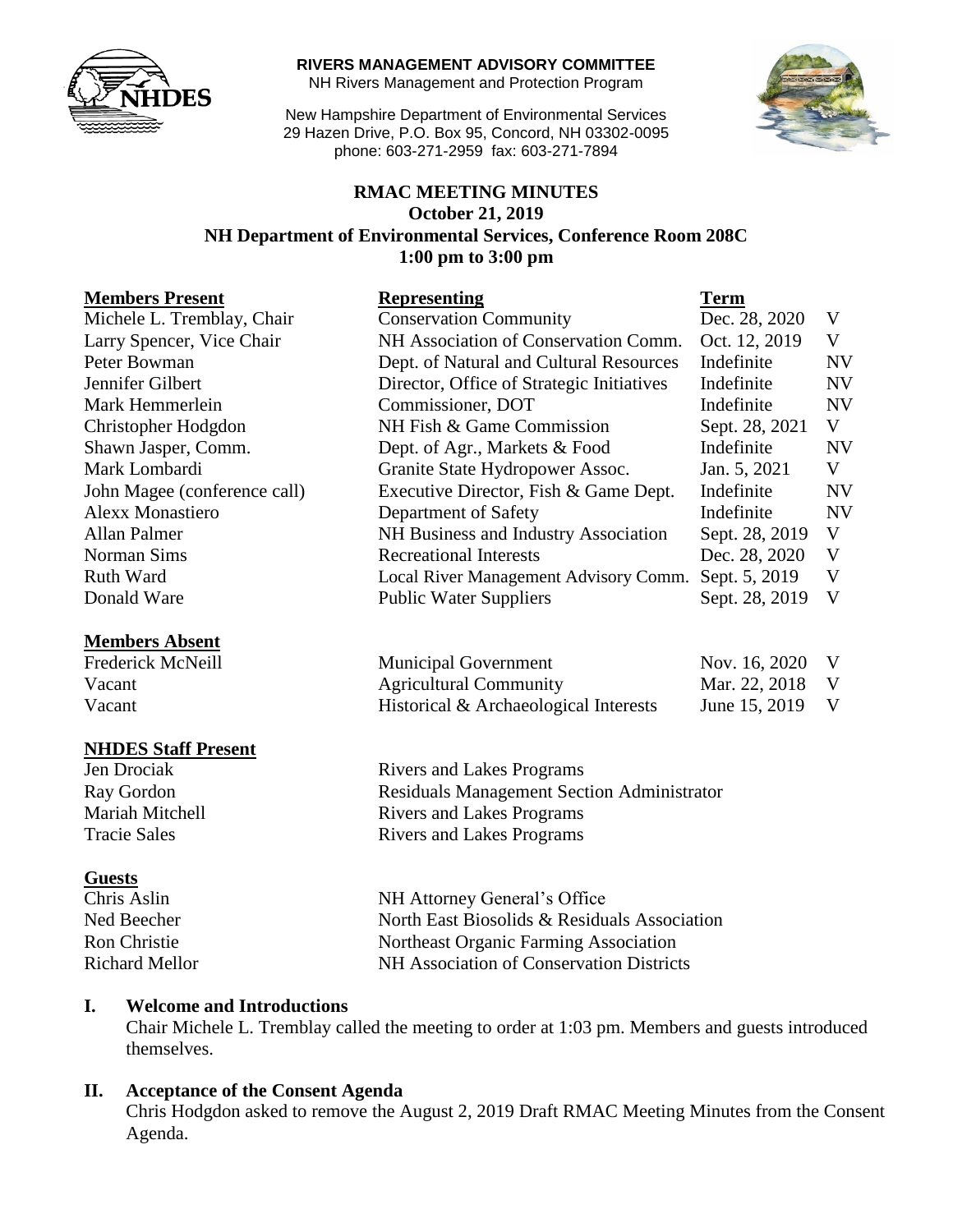*Ruth Ward motioned to accept the Consent Agenda consisting of the lists of RMAC representatives and RMAC and Joint RMAC/LMAC Subcommittee representatives. Motion seconded by Norman Sims. Motion passed unanimously.* 

Chris requested to amend the August 2, 2019 Draft RMAC Meeting Minutes to state under the Brentwood SLR Question Responses section that the Town of Brentwood had expressed public interest in purchasing the land.

 *Chris Hodgdon motioned approve the August 2, 2019 Draft RMAC Meeting Minutes with the requested amendment. Motion seconded by Ruth Ward. Motion passed unanimously.*

### **III. Biosolids Management in NH: It Has to Happen, It's Always Improving, and There Are Always Challenges**

Ned Beecher presented on the use of biosolids as soil amendments. He first discussed the types of organic waste produced such as food waste, animal manures, wastewater solids, and yard waste (grass, leaves, stalks). He then explained the best options for organic waste management, and how they are sustainable. Next, he discussed the specifics of biosolids and how utilizing biosolids for soil restoration and nutrient return improves soil quality. The benefits provided from biosolid application to soils makes the practice useful for agriculture, forestry, landscaping, topsoil blending, and reclamation of disturbed sites. Additionally, biosolids can be used to generate electricity and reduce redistribution of pollutants into the water cycle.

**IV. RMAC Represented Interests Presentation Series: Department of Safety, Homeland Security** Alexx Monastiero, the New Hampshire Hazard Mitigation Officer, explained that one of her job responsibilities is to administer the hazard mitigation assistance grants. In 2016, one billion dollars were spent nationwide in hazardous mitigation assistance, and this number continues to increase. To assist with hazardous mitigation, there are three sources of funding that can be utilized: The Hazardous Mitigation Grant Program (HMGP), Pre-Disaster Mitigation (PDM), and Flood Mitigation Assistance (FMA). Overall, the Flood mitigation funds are underutilized in the state. Currently these funding sources do not have a huge emphasis on environmental benefits, but they hope to incorporate it further in the future. In response to a question from Michele, Alexx stated that while 50% of mitigation funds go to river-related hazards throughout the country, 90% are river-related in New Hampshire.

Peter Bowman, the new DNCR representative, will give the next RMAC represented interests presentation.

## **V. RMPP Biennial Report**

Jen Drociak summarized the RMAC Biennial Report for Fiscal Years 2018-2019. The report provides a brief overview of the RMAC, the Rivers Program, and LAC activities between July 1, 2017 and June 30, 2019. By the end of the 2019 fiscal year, there were 19 rivers designated under RSA 483 totaling over 1,000 miles. RMAC members and LACs contributed approximately 16,904 hours to river protection efforts. The report also details the progress of the Instream Flow Program and the RMAC's new role in appointing LAC members to their respective committees. The group agreed to submit any comments or suggested edits to Rivers Program staff by Friday, November 15<sup>th</sup>. The RMAC expects to vote on the final report at its next meeting.

### **VI. DOT SLR Thornton Railroad Crossing**

Jen shared that the Pemigewasset River Campground inquired about the conditions and cost of obtaining an easement for a railroad crossing to access an abutting property on the east side of the tracks that is for sale. Jen informed the RMAC that this was not a formal surplus land review, but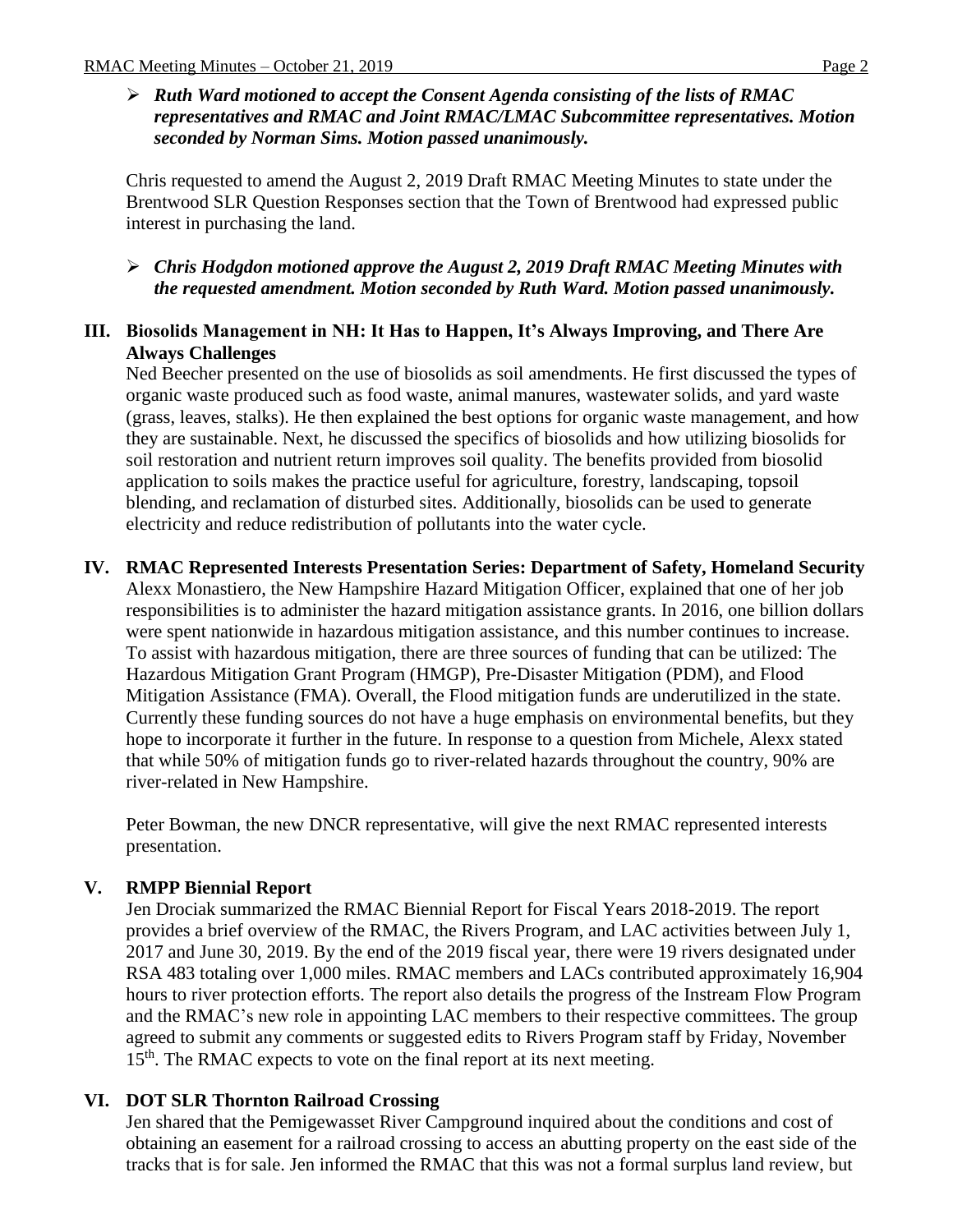rather a pre-purchase inquiry about a potential easement on land they are considering buying. If the campground can procure an easement and obtain state permits, it will seek to install an official crossing and set up 64 campsites, a bath house with septic, and a well for water. The prospective bath house would be located outside of the 100-year flood zone and all campers would be located outside of the flood zone during flood season. The Pemigewasset River Local Advisory Committee recommended that the crossing easement not be granted and that the additional property remain undeveloped. John Magee and Tracie commented that the abutting property flooded frequently, and severely flooded during Tropical Storm Irene.

## **VII. 2020 Rivers-Related Legislation (LSRs)**

Tracie Sales reviewed the list of LSRs that could be of interest to the RMAC for the 2020 legislative season. Several LSRs concern the Right-To-Know Law, appearing to reference concerns regarding non-public sessions. There are several LSRs that are repeats of vetoed bills last year. If RMAC members know of bills that the Committee may wish to track, they are asked to contact staff. Michele suggested organizing a RMAC Policy and Legislation subcommittee meeting in mid to late December, and a full RMAC meeting in early January to discuss 2020 legislation.

RMAC legal counsel Christopher Aslin arrives.

 **Don Ware motioned for the RMAC to enter into a non-public session under RSA 91-A:3, II(l) for the consideration of legal advice provided by a legal counsel. Motion seconded by Norman Sims. Motion passed unanimously.** 

At 2:50 pm the RMAC entered into a non-public session. Staff and guests, with the exception of legal counsel, left the meeting room until public session resumed. At 3:25 pm the RMAC resumed public session.

### **VIII.Surplus Land Review 19-006 Hampton Follow-up**

Tracie informed RMAC members that the RMAC's letter to CORD was included in the packets of all CORD members, and that members were reminded of the letter during the CORD meeting but it was not discussed. NHDES proposed a motion to recommend the approval of the sale of the Hampton properties with environmental protection and education to be given significant emphasis in the Request for Qualifications and the Request for Proposals. The motion was approved with a friendly amendment regarding an archeological survey. It was mentioned in the CORD meeting that the Hampton Conservation Commission would be willing to purchase or hold an easement on the property.

 **Larry Spencer motioned that the RMAC send a letter to CORD asking them to reconsider their approval of the Hampton SLR sale because the RMAC feels that their recommendation was not fully considered. Motion seconded by Mark Lombardi.** 

During discussion, Norm proposed an amendment to Larry's motion for the RMAC to write a second letter to the Long Range Capital Planning and Utilization Committee. Larry and Mark accepted the amendment.

 **Larry Spencer motioned that the RMAC send a letter to CORD asking them to reconsider their approval of the Hampton SLR sale because the RMAC feels that their recommendation was not fully considered in the decision making process. The RMAC will also send a letter to the Long Range Capital Planning and Utilization Committee to express the concerns RMAC has about selling and potentially building on this land.**